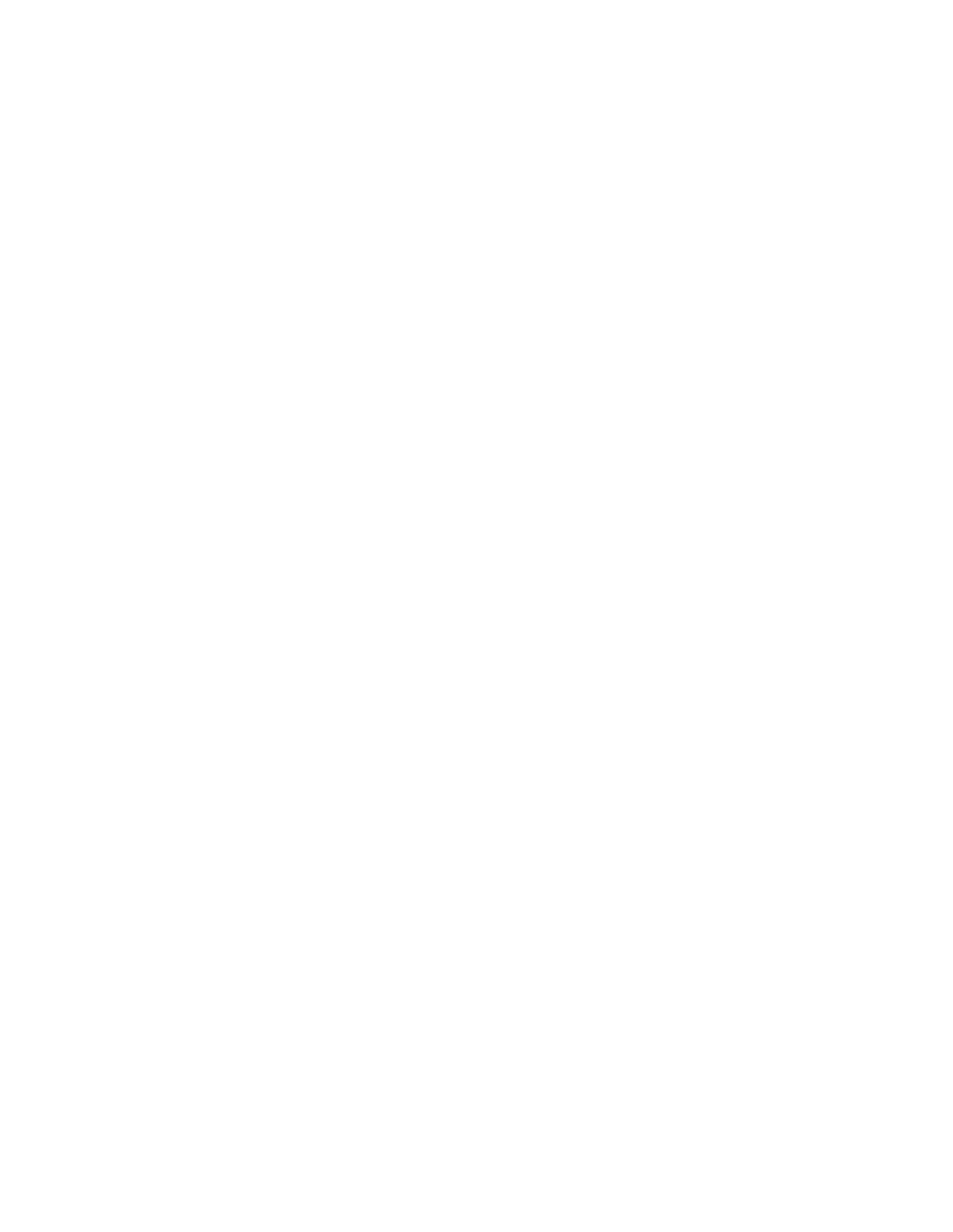## **Welcome**

Dear Participants and Guests,

Welcome to the School of Dentistry Research Day 2015!

Since 1994 the School of Dentistry Research Day has provided a forum for faculty and students involved in research, including undergraduate, predoctoral and graduate students, to come together to present their research findings to members of the School and the broader community. We particularly wish to welcome our guests from our neighboring institutions, whom we hope will share our excitement about the diverse and highly significant research being presented today.

Involvement in research is one of the most enriching experiences that students can have. Here at the School of Dentistry we are very proud of the students who take their education beyond the classroom, as well as our faculty members who provide invaluable mentorship in biomedical, translational, educational, epidemiologic, and clinical research through the UPSTART Program. This program complements the evidence-based approach to oral health care that our students study in their didactic coursework.



Once again, welcome, and thank you for being a part of the School of Dentistry Research Day 2015.

Sincerely,

my Keeves

Gary W/Reeves, DMD, Dean



This is an exciting day for the School of Dentistry! We have some fascinating demonstrations planned and have a new, larger venue for our poster presentations. I am grateful for the advice from faculty, staff, and students that resulted in these innovations. I am also thankful to Dr. Gary Reeves, Dean of the School of Dentistry, for his continued support of research through intramural seed grants, bridging funds, travel funds, and funding for today's activities.

It is a pleasure to have Dr. Yu Zhang with us today as our keynote speaker. I have known Dr. Zhang for many years. He has the heart of a teacher and a relaxed and warm style of communication that the native Mississippians in our gathering will find very familiar. He is the inventor of a new layered ceramic restorative system that has resulted in several patents, and he has been very successful in obtaining funding from both the NIH and the NSF.

As usual, the abstracts that we received this year are excellent, and I look forward to hearing our students and faculty present their results and discuss the scientific impact with all of you. Thank you for joining us.

Jason A. Griggs, PhD, FADM

Associate Dean for Research, School of Dentistry Professor and Chair, Department of Biomedical Materials Science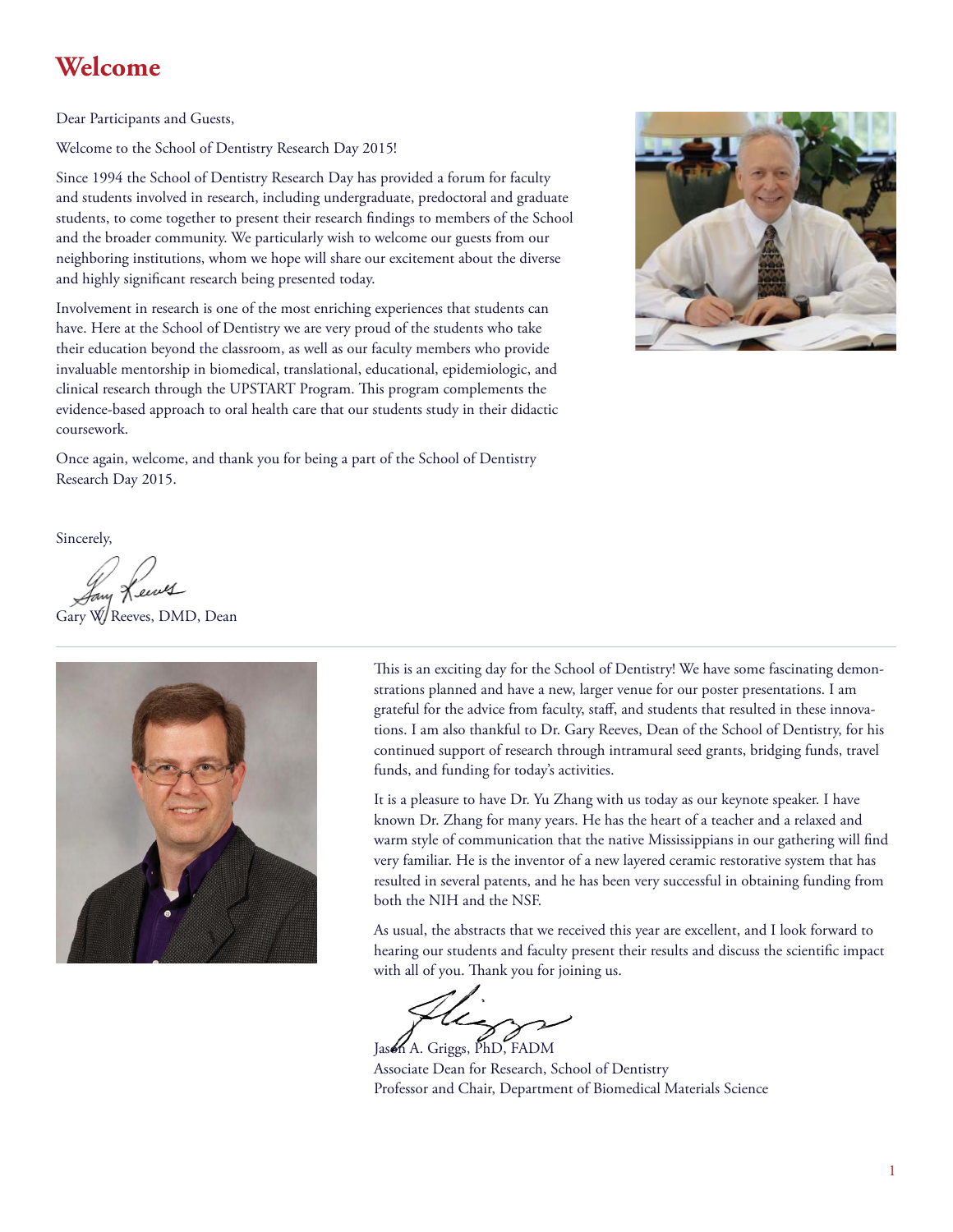## **Program**

Keynote Lecture: Dr. Yu Zhang "Ceramics for Dentistry: Challenges and Opportunities" *8:00 – 9:00 am* Lower Amphitheater R153

Nelson Student Union Gymansium

| $9:15 - 10:00$ am Break                       | Poster preparation                                                                                    |  |  |  |  |  |
|-----------------------------------------------|-------------------------------------------------------------------------------------------------------|--|--|--|--|--|
| 10:00 – 11:30am                               | Poster presentations<br>Judging of student posters<br>Biomedical Materials Science lab demonstrations |  |  |  |  |  |
| Nelson Student Union Conference Rooms C and D |                                                                                                       |  |  |  |  |  |
|                                               | $11:30 \text{ am}$ Lunch will be served                                                               |  |  |  |  |  |
|                                               | 12:15 $pm$ Certificates and awards presentation                                                       |  |  |  |  |  |

12:45 pm Poster removal

## **Acknowledgements**

## **Faculty Research Mentors**

Jennifer Bain, DMD, MSPH, PhD *Assistant Professor, Periodontics and Preventitive Sciences*

Ronald Caloss, DDS, MD *Associate Professor & Chair, Oral-Maxillofacial Surgery and Pathology* 

Wayne Caswell, DDS *Clinical Assistant Professor, Care Planning and Restorative Sciences*

Yuanyuan Duan, BDS, MS, PhD *Assistant Professor, Biomedical Materials Science*

Jason Griggs, PhD, FADM *Professor & Chair, Biomedical Materials Science*

Amol Janorkar, PhD *Associate Professor, Biomedical Materials Science; Director, UPSTART Program* 

Mohammed Qaisi, DMD, MD *Assistant Professor, Oral-Maxillofacial Surgery and Pathology*

Michael Roach, PhD *Assistant Professor, Biomedical Materials Science*

Wei Wang, MS, PhD *Assistant Professor, Center for Biostatistics and Bioinformatics*

Scott Williamson, PhD *Assistant Professor, Biomedical Materials Science*

### **Poster Judges**

Ahmad Abdelkarim, DDS, MS, PhD *Assistant Professor, Chair, Orthodontics*

Olga McDaniel, MD *Professor, Surgery*

Kenneth St. John, PhD *Associate Professor & Graduate Program Director, Biomedical Materials Science*

### **School of Dentistry Administration**

Dr. Gary W. Reeves, *Dean* Dr. Scott Phillips, Assistant Dean for Clinical Affairs Dr. R. Scott Gatewood, Associate Dean for Academic Affairs Dr. Jason A. Griggs, *Associate Dean for Research* Dr. Wilhemina F. O'Reilly, *Assistant Dean for Student Affairs* Dr. John B. Smith, Jr., *Assistant Dean for Admissions*

### **Research Advisory Committee**

Dr. Jason A. Griggs, *Chair* Dr. Ahmad Abdelkarim Dr. Mohammed Qaisi Dr. Robin Howard Dr. Amol Janorkar Dr. Jennifer Bain

*Research Day 2015 School of Dentistry*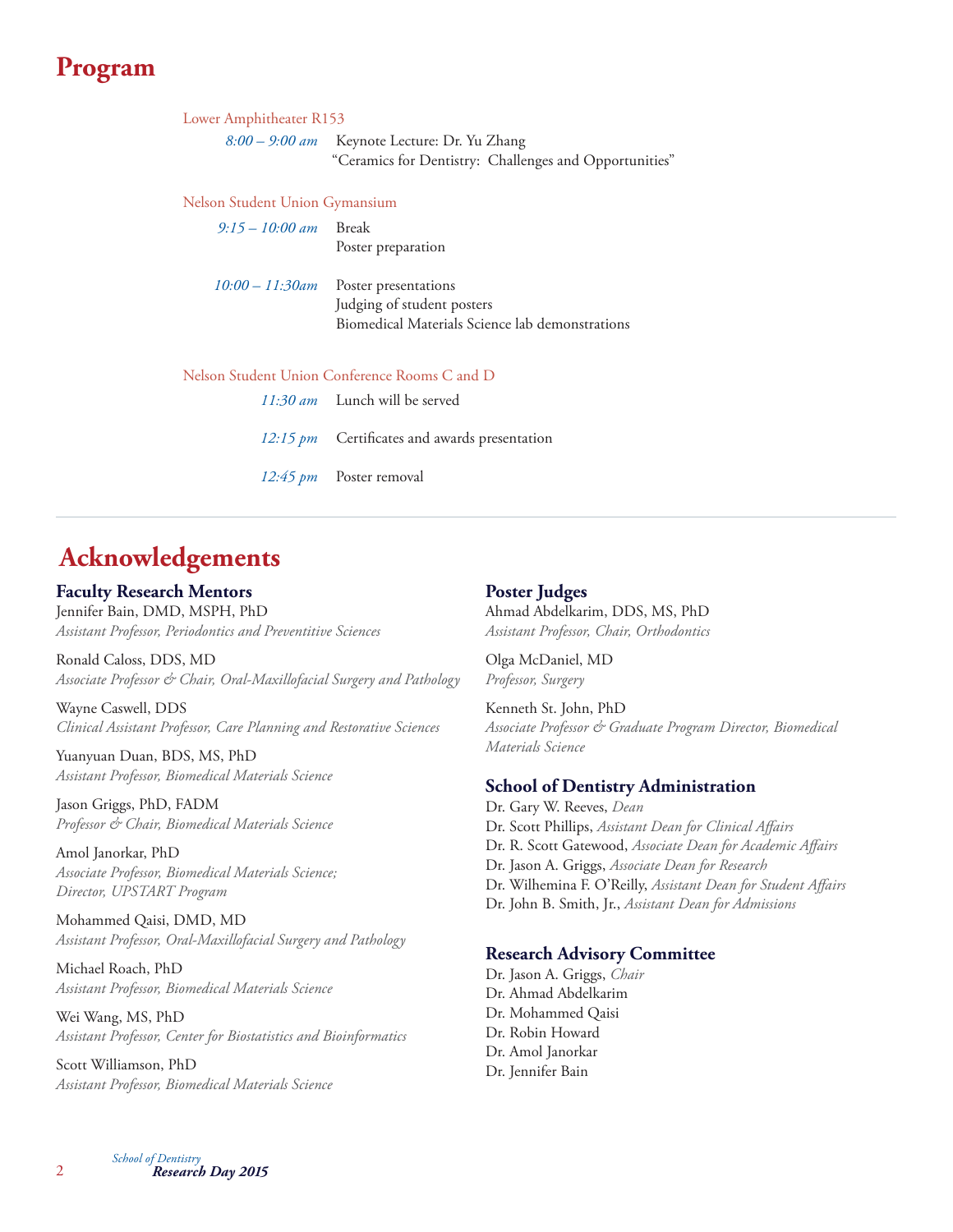## **Keynote Lecture**



## **"Ceramics for Dentistry: Challenges and Opportunities" Yu Zhang, PhD**

**Associate Professor Department of Biomaterials and Biomimetics New York University, New York, NY** 

Dr. Yu Zhang received his PhD in Materials Science and Engineering from Monash University, Australia in 2002. From 2002 to 2005, he worked as a Postdoctoral Fellow at the Materials Science and Engineering Laboratory, National Institute of Standards and Technology, Gaithersburg, MD.

In February 2005, Dr. Zhang joined the Department of Biomaterials and Biomimetics at the New York University College of Dentistry as an Assistant Professor, where he was promoted to Associate Professor in July 2011. His research interests include the development of functionally graded ceramics having improved damage resistance, esthetics, and bioactivity. This research is supported by both NIH/NIDCR and NSF/ CMMI. He is also developing calcium phosphate-based materials for bone therapy (supported by NIH/NIAMS), and he is developing improved methods to evaluate the mechanical reliability, fatigue damage resistance, and longevity of biomechanical structures, including all-ceramic dental restorations.

Dr. Zhang has published over 70 journal articles and book chapters. He also has filed 5 US and EU patent applications.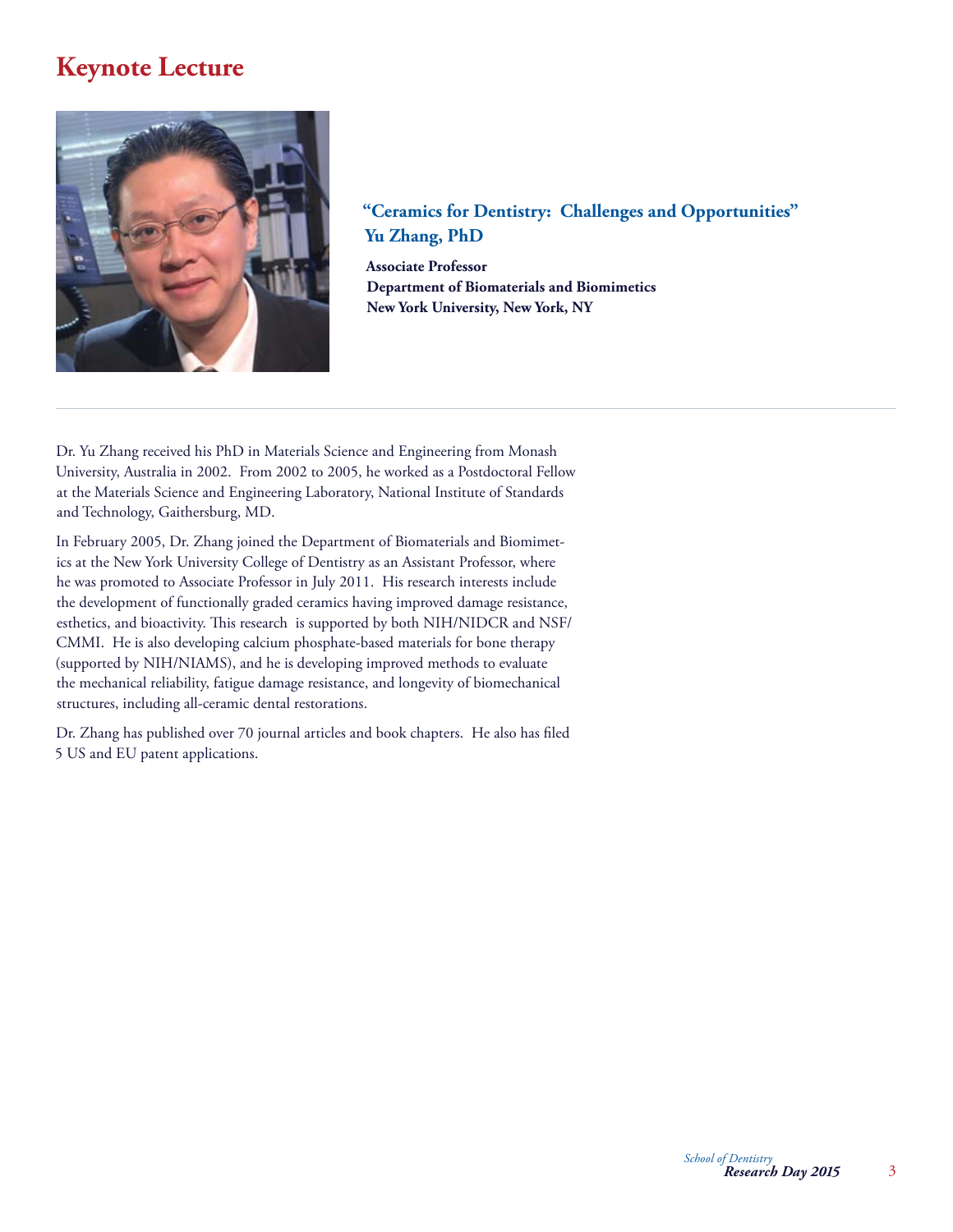## **Targeted Delivery of Osteoinductive Peptides to Bone Graft Utilizing a Hydroxyapatite Binding Domain to Enhance Regenerative Capacity**

*JL Bain1 , PB Bonvallet2 , RV AbouArraj3 , MS Reddy3 , SL Bellis2*

<sup>1</sup>Department of Periodontics & Preventative Sciences, University of Mississippi Medical Center; ²Department of Cell, Developmental, & Integrated Biology, University of Alabama at Birmingham; <sup>3</sup>Department of Periodontology, University of Alabama at Birmingham

**Objective:** Autogenous bone is the gold standard in craniofacial regenerative medicine. However, harvesting bone is associated with complications that often lead clinicians to use allograft or xenograft materials that may lose their osteoinductivity due to processing. Alternatively, products are available with bioactive factors such as rhBMP2 passively absorbed onto a collagen sponge. These materials, while effective, are expensive to produce, require supraphysiological doses, and have adverse side effects due to dissemination away from the graft site. The aim of this study was to reintroduce osteoinductive factors to bone graft to enhance regenerative capacity. Specifically two peptides known to induce osteoblastic differentiation were evaluated: a BMP2-mimetic peptide (BMP2pep) that binds the BMP2 receptor, and DGEA, a domain within collagen I. These peptides were anchored to the graft utilizing a heptaglutamate domain (E7), which binds specifically to hydroxyapatite. This allows for sustained delivery of peptides from the graft surface. E7-modified peptides are cost effective and simple to produce.

**Methods:** Equimolar solutions of FITC-tagged peptides ± E7 were added to commercially available particulated bovine bone and imaged via fluorescent microscopy to determine binding efficiency. To evaluate peptide retention on the graft surface the grafts were coated and implanted into rat subcutaneous pouches for 8 weeks and imaged. To assess if the grafts induced ectopic bone formation, peptides ± E7 (without FITC) were coated onto grafts and placed into rat subcutaneous pouch. H&E staining and polarized light imaging was performed and the area of new bone quantified using NIS Elements. To determine if E7-peptides induced bone regeneration a critical size mandibular defect was created in rats. CT and PET images were taken on live animals to evaluate bone activity, and were data quantified using Image J.

**Results:** Direct visualization of grafts showed greater binding of E7-peptides to the graft surface. Moreover, a greater quantity of E7-peptides was retained on the grafts for 2 months *in vivo,* which is sufficient time to influence bony healing. Histologically, E7-peptides showed greater ectopic bone formation than grafts coated with unmodified peptide or uncoated graft. The E7-BMP2pep group exhibited the most ectopic bone formation compared to all other peptides and the amount of new bone was comparable to that seen with rBMP2 (full length protein). PET imaging of the mandibular defects showed greater osteoblastic activity in the E7-BMP2pep groups than all other groups at 4 and 8 weeks.

**Conclusion:** E7 domains provide an effective mechanism for sustained delivery of osteoinductive peptides from commercial graft materials, evidenced by the finding that E7-BMP2pep was as effective as rBMP2 in inducing new bone synthesis. E7-modified peptides improve regenerative potential without the deleterious effects or high cost of currently available passively absorbed products that disseminate from the graft site. Acknowledgements: This research was supported by a NRSA F32 Individual Fellowship (NIDCR 1F32DE022997-01) and by a grant by Osseointegration Foundation.

## **Bimaxillary Surgical Planning Utilizing a Novel Face-Bow Transfer Method to Accurately Capture the Occlusal Plane Angle and Coordinate Data Sets** *R Caloss1 , D Miller1 , Y Duan2 , W Wang3 , W Caswell4*

<sup>1</sup>Department of Oral-Maxillofacial Surgery & Pathology, University of Mississippi Medical Center; ²Department of Biomedical Materials Science, University of Mississippi Medical Center; 3 Center for Biostatistics & Bioinformatics, University of Mississippi Medical Center; 4 Department of Care Planning & Restorative Sciences, University of Mississippi Medical Center

**Objective:** To evaluate the accuracy and reliability of a novel facebow transfer method to capture the occlusal plane angle and coordinate data sets for bimaxillary surgical planning.

**Methods:** Ten patients with dentofacial deformities were included in this retrospective study. All surgeries were performed using a novel face-bow transfer articulated model planning method that was developed by the principal investigator. The occlusal plane angles to true horizontal were measured and compared between articulated models and photo-ceph superimpositions. Qualitative assessments were also performed to compare the vertical maxillary height and cant deformity between mounted models and photo-ceph superposition to evaluate the correlation of two incongruent data sets*.*

**Results:** The mean occlusal plane to the true horizontal on the photo-ceph superimposition and articulated maxillary models were 6.7 and 6.8 degrees respectively. Two methods were found to be statistically equivalent by the result of equivalence testing. The mean difference between the Frankfort plane and true horizontal line on the photo-ceph superimposition was 2.1 degrees. The mean differences of anterior vertical maxillary heights between the two data sets was 2.2 mm. Cant assessment on the mounted models and clinical exam showed that in all but two cases there was a good correlation.

**Conclusion:** This novel face-bow transfer surgical planning method was found to be able to accurately capture the occlusal plane angle and coordinate data sets for orthognathic surgery. It should provide more accurate planning in obtaining desired jaw movements, although there are still inherent errors in the planning process.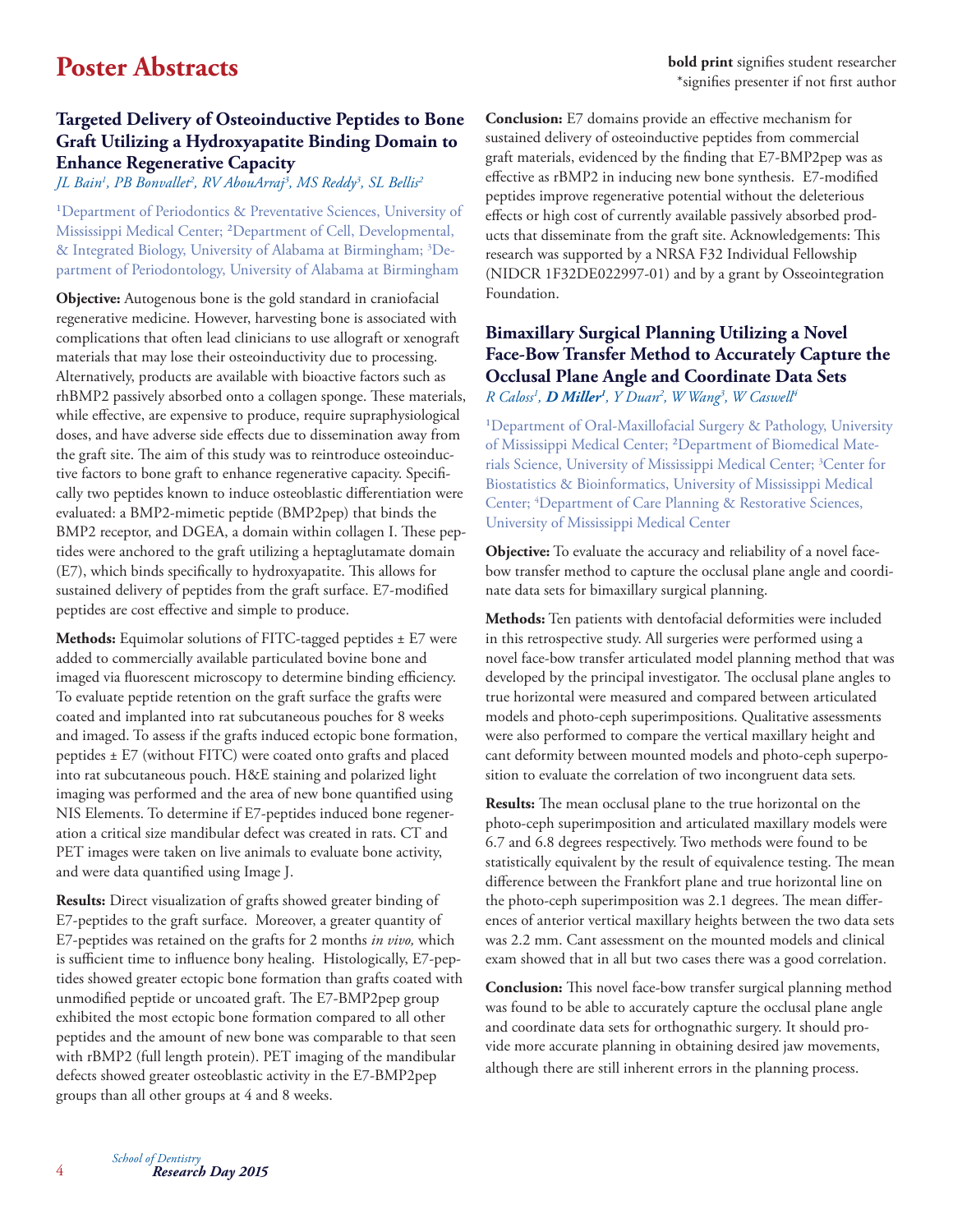## **Systemic** *Porphyromonas Gingivalis* **Endotoxin Attenuates Fibroblast Matrix Deposition Post-Myocardial Infarction**

*KY DeLeon-Pennell1 , E Flynn1 , YF Jin1,2, W Buchanan3 , ML Lindsey1,4*

1 San Antonio Cardiovascular Proteomics Center, Mississippi Center for Heart Research, and Department of Physiology & Biophysics, University of Mississippi Medical Center; <sup>2</sup>Department of Electrical and Computer Engineering, University of Texas at San Antonio; 3 Department of Periodontics & Preventative Science, University of Mississippi Medical Center; 4 Research Service, G.V. (Sonny) Montgomery Veterans Affairs Medical Center

**Objective:** Periodontitis is associated in epidemiologic studies with an increased risk for cardiovascular disease. This association is hypothesized to be triggered by circulating endotoxins from periodontitis lesions. Our previous studies in mice revealed chronic *Porphyromonas gingivalis* lipopolysaccharide (*Pg*LPS) exposure increased systemic inflammation, which when superimposed on myocardial infarction (MI), increased and accelerated the number of left ventricle (LV) ruptures. In this study, we hypothesized that circulating *Pg*LPS decreased myofibroblast differentiation leading to an impaired healing response post-MI.

**Methods:** Mice (4-6 months old; both sexes; n=12/group) infused with either *PgLPS* (0.08  $\mu$ g/g/day) or saline starting at 28 days before and continuing for the duration of MI using a permanent occlusion model of MI, sacrificing animals at D7 post-MI. Echocardiography and immunoblotting was performed to examine the infarct fibrotic response.

**Results:** Echocardiography at D7 post-MI showed a decrease in fractional shortening (FS) and an increase in wall thinning in mice exposed to *Pg*LPS (FS=5±1%; wall thinning=49%) compared to saline MI controls (FS=7±1%; wall thinning=23%;  $p \le 0.05$ ). Immunoblot analysis showed at least a 2-fold decrease in collagen I, collagen III, fibronectin, and lysyl oxidase (LOX) in the LV infarct of *Pg*LPS exposed mice compared to saline controls (all p≤0.05). Post-MI, fibroblasts differentiate into myofibroblasts stimulating an increase in extracellular matrix (ECM) production to form a scar. Alpha smooth muscle actin, a myofibroblast marker, decreased in the infarct area of *Pg*LPS exposed mice compared to saline controls (p≤0.05) indicating the decrease in ECM deposition was due to a decrease in myofibroblasts activation.

**Conclusion:** Our study uncovered a novel mechanism for periodontitis induced cardiac dysfunction and impaired healing post-MI through down regulation of myofibroblast activation and reduced ECM deposition during post-MI scar formation. Acknowledgements: This work was supported by American Heart Association 13POST14350034 to KYD-P and by the National Institute of Health/National Heart, Lung, and Blood Institute HHSN 268201000036C (NOI-HV-00244) for the San Antonio Cardiovascular Proteomics Center and ROIHL075360 and from the Biomedical Laboratory Research and Development Service of the Veterans

Affairs Office of Research and Development Award 5IOIBX000505 to MLL and by HL051971 and GM104357.

## **Comparison of 3D Computer-Assisted Virtual Planning and Articulated Model Planning for Bimaxillary Orthognathic Surgery**

*R Caloss1 , Y Duan2 \*, J Parthasarathy3 , W Jing1*

1 Department of Oral-Maxillofacial Surgery & Pathology, University of Mississippi Medical Center; 2 Department of Biomedical Materials Science, University of Mississippi Medical Center; 3 MedCAD, Dallas, TX

**Objective:** Articulated model surgery has been the established method for planning bimaxillary orthognathic surgery. However, computer-assisted virtual planning is gaining popularity. The purpose of this study was to perform a side-by-side comparison of these two methods to assess if there is a clinically significant difference in three-dimensional (3D) dental movements between them. Our hypothesis was that there would be no significant difference.

**Methods:** Surgical records for this retrospective study were gathered for ten patients who previously underwent bimaxillary orthognathic surgery at our institution. Standard records included intra- and extraoral photos, cone beam computed tomogram (CBCT), and two-dimensional virtual treatment objective using Dolphin Imaging®. Also, two sets of dental models were mounted on a semi-adjustable articulator using a facebow transfer and centric relation (CR) record obtained by the principal investigator. A standard mounting protocol was used that ensured accurate capture of the occlusal plane angle. Model surgery was performed for surgical splint fabrication. Subsequent to surgery, the cut and uncut models were remounted on the same articulator to create a new CR record and an intermediate and final splint for each case. These records were made using polyvinylsiloxane bite registration material. Maxilla-first surgery was always performed. The 3D changes in the molar, canine, and incisor positions for the maxilla and mandible were measured using an Erickson model block. The principal investigator performed all measurements. All relevant records were then sent to MedCAD® for virtual planning. CBCT data, dental models, and the CR record were used to create a 3D composite model. Clinical photos and measurements were provided for model orientation. FreeForm Modeling® and Dolphin Imaging® software were used to perform virtual surgery per MedCAD's routine protocol. The intermediate and final splints were used to position the maxillary and mandibular models into their new positions. GeoMagic Studio® software was used for this registration. The final registered models were imported into Dolphin, and autorotation was performed appropriately to make the vertical incisor change coincident with the vertical change in the articulated model surgery. 3D changes were measured for comparison with articulated model moves. The same engineer performed all modeling and was blinded to the articulated model moves. The maximum difference, mean difference, and standard error between the two methods were calculated in three

5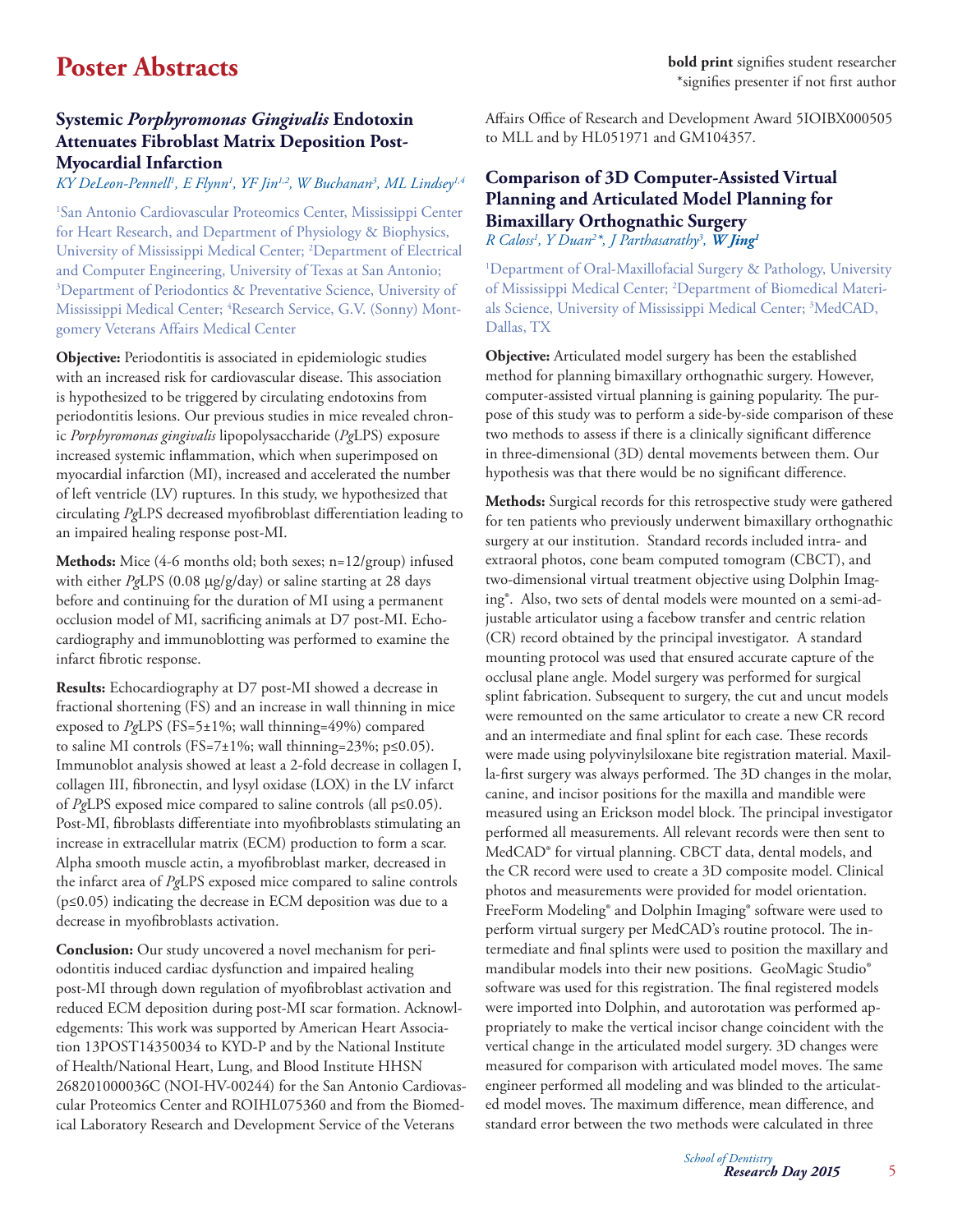**Poster Abstracts bold print** signifies student researcher \*signifies presenter if not first author

dimensions

**Results:** The surgical movements in the anteroposterior dimension ranged from 3.5 mm to 8.3 mm at the maxillary incisor and -4.0 mm to 12.0 mm at the mandibular incisor. The vertical movement at the maxillary incisor ranged from -2.4 mm to 2.0 mm. The maximum differences between the two methods in the anteroposterior, vertical, and transverse dimensions were 1.2 mm, 1.6 mm, and 0.9 mm, respectively for both jaws. The mean differences and standard errors between the two methods for anteroposterior, vertical, and transverse dimensions in the maxillary arch were 0.4 mm (0.04), 0.3 mm  $(0.04)$ , and  $0.3$  mm  $(0.04)$ , respectively. The mean differences and standard errors for anteroposterior, vertical, and transverse dimensions in the mandibular arch were 0.4 mm (0.05), 0.5 mm (0.08), and 0.4 mm (0.05), respectively.

**Conclusion:** The overall difference in 3D dental movements between the articulated model and virtual planning methods was minimal and was clinically insignificant. Computer-assisted virtual planning with MedCAD's current protocol seems like a reasonable alternative for planning surgical movements.

## *In Vitro* **Evaluation of Osteogenic Activity of Human Adipocyte Derived Stem Cells on Varied Scaffold Formulations**

*P Bierdeman1 , B Gurumurthy1 , AV Janorkar1*

1 Department of Biomedical Materials Science, University of Mississippi Medical Center

**Objective:** According to the Centers for Disease Control and Prevention, periodontal disease affects roughly 47% of adults above the age of 30 and increases with age. Periodontitis can cause a wide variety of symptoms from halitosis to caries, or even loss of teeth. Tooth loss is often followed by alveolar bone resorption. Guided bone regeneration is the available treatment for regeneration of alveolar bone lost by periodontitis. The currently used collagen scaffolds suffer from rapid degradation and lack of rigidity. Our aim was to find a substrate suitable to support the growth of the alveolar bone to form a strong base for future dental treatments. We hypothesized that Human Adipose Derived Stem Cells (hASCs) would differentiate along the osteoblastic lineage better in a more firm substrate.

**Methods:** To this end, hADSCs were isolated from a patient undergoing elective abdominoplasty and were cultured over a period of 22 days in composite hydrogels prepared using various concentrations of collagen and elastin-like polypeptide (ELP). ELP was added to increase the elastic modulus (firmness) of the scaffold as established in our previous studies. After 3 days of acclimation, the stem cells were differentiated using an osteogenic medium cocktail, and the growth was analyzed on days 8, 12, and 22. After each culture period, the cells were harvested from the hydrogel scaffolds using collagenase. Biochemical characterization was done using live/dead assay, total protein assay, alkaline phosphatase assay, and alizarin red mineralization assay. Statistical analysis was done using

**Results:** Live/dead assay performed on day 22 indicated abundant cell growth with only a small population of dead cells. The scaffold with increased concentration of ELP and collagen showed high amount of normalized protein levels, alkaline phosphatase activity, and mineralization.

**Conclusion:** Overall, our results suggest ELP-collagen hydrogels to be a suitable scaffold substrate for a long-term, three-dimensional hADSCs culture and their subsequent osteogenic differentiation. Further studies are needed to know the efficiency of these scaffolds for their use in bone tissue engineering. Supported by the National Institutes of Health/National Institute of Dental and Craniofacial Research (R03DE024257).

## **Effect of Fluorination Treatment on the Hydrolytic Degradation Resistance of Y-TZP** *GV Joshi1 , J Piascik2 , JA Griggs1 \**

1 Department of Biomedical Materials Science, University of Mississippi Medical Center; 2 RTI International, Center for Materials and Electronic Technologies

**Objective:** We recently reported improved resistance of yttriastabilized tetragonal zirconia polycrystal (Y-TZP) against Y-leaching by molten porcelain following surface fluorination treatment. The increase in placement of full-coverage Y-TZP restorations poses the question of whether fluorination will also improve the resistance of Y-TZP to low-temperature degradation as simulated by autoclaving.

**Methods:** Rectangular beam specimens (25 mm x 4 mm x 3 mm) of Y-TZP (IPS e.max ZirCAD, Ivoclar Vivadent) were fabricated. The specimens were polished to a 15-µm surface finish and divided into three groups. Group C (n=10) were controls. Groups F and  $FA$  (n=11) were subjected to the fluorination treatment in a planar, inductively coupled 13.56 MHz plasma operated at 800 W with a dc bias of -300V for a total time of 20 minutes. Then, Groups FA and A (n=11) were subjected to an accelerated hydrothermal aging treatment in an autoclave at 134˚C and 2.15 bar pressure for 20 h. Grazing incidence X-ray diffraction analyses (n=3) were performed at a fixed angle of incidence of 1° using a diffractometer (XDS 2000, Scintag) with Cu-K $\alpha$  radiation (20=27-33°, step size=0.02°, and dwell time= $1.5$  s). The monoclinic phase fraction at the surface was calculated using the Garvie and Nicholson method. Then, all of the specimens were subjected to rapid monotonic loading at 10 MPa/s until failure using a fully articulated four-point flexure fixture in deionized water at 37˚C, and the strength of each specimen was calculated. A Weibull distribution was fit to the strength data from each group (Weibull++, Reliasoft). The groups were compared using one-way ANOVA followed by Tukey's HSD with  $\alpha$ =0.05 (Sigma-Plot, Systat).

Results: The monoclinic phase fractions (mean±standard deviation) for Groups C (control), A, F, and FA were 0±0%, 3.9±0.3%, 0±0%, and  $18\pm7\%$ , respectively. The mean strength values were

6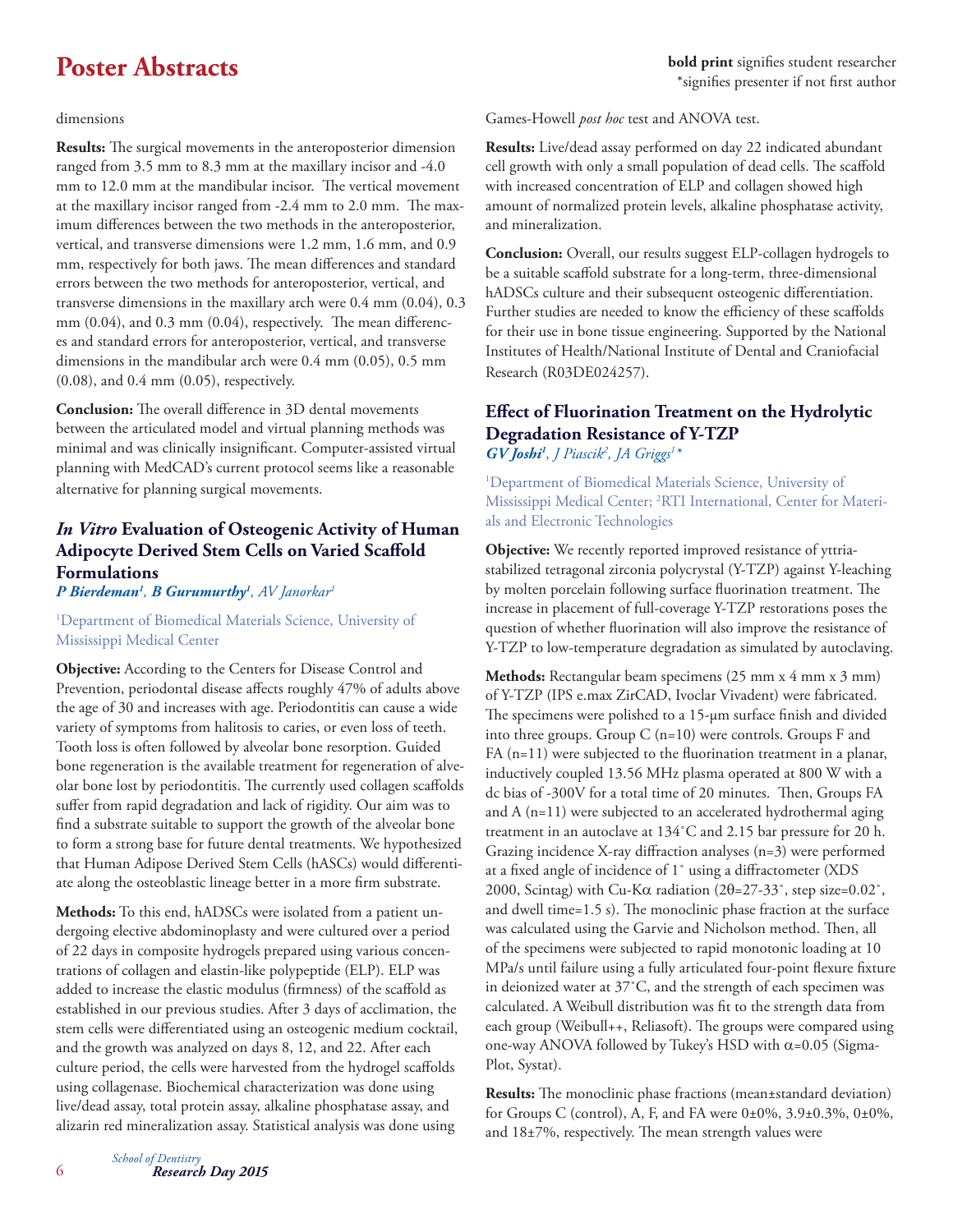**Poster Abstracts bold print** signifies student researcher \*signifies presenter if not first author

750±86 MPa, 817±59 MPa, 916±47 MPa and 834±45 MPa, respectively.

**Conclusion:** Two-way ANOVA showed a significant effect of fluorination resulting in higher strength (p<0.001), and aging was associated with a significantly higher proportion of monoclinic phase for both fluorinated and non-fluorinated specimens (p=0.002).

## **Fibula Jaw in a Day: State of the Art Reconstruction**

*M* Qaisi<sup>1</sup>, *H* Kolodney<sup>1</sup>, G Swedenburg<sup>1</sup>, R Chandran<sup>1</sup>, **M Loeb<sup>1\*</sup>**,  $R$  Caloss<sup>1</sup>

<sup>1</sup>Department of Oral-Maxillofacial Surgery & Pathology, University of Mississippi Medical Center

**Objective:** The microvascular fibula free flap, popularized by Hidalgo, has been one of the greatest milestones in reconstruction of the mandible and maxilla after tumor surgery. Although fibula free flap reconstruction allows for immediate bony reconstruction, dental rehabilitation usually requires 6-12 months before it is complete. This can be a source of inconvenience and can affect the patients psychologically as they go without a dentition during this period.

**Methods:** We present two cases in which tumor resection and complete jaw reconstruction with immediate dental rehabilitation was performed all in one surgery. This study was assigned exempt status by the Human Research Office because the sample size is too small at this point to constitute a research project. Virtual planning and prosthetic considerations are discussed and demonstrated through photos. The first group to successfully perform this "jaw in a day" procedure was a multidisciplinary group at New York University. To our knowledge we are the second group to report on this technique.

Both patients had a diagnosis of mandibular ameloblastoma involving the right side of their mandibles. Patient 1 was 75 years old and had a 4 cm lesion, and patient 2 was 23 years old with a 3 cm mandibular lesion. Virtual surgical planning was used to plan the resection and reconstruction using an occlusion driven approach in both patients. Plaster models of the patients' upper and lower dentitions were scanned and superimposed on the CT data in order to increase occlusal accuracy. During the virtual planning, positioning of the fibula segments and implants was done according to the simulated position of the prosthesis. Following production of the medical models, a prosthesis was fabricated to fit both the medical models and the opposing dentition.

During surgery, cutting guides were used for the mandibular resection. Cutting guides for the fibular osteotomies were fabricated with a built-in dental implant guide allowing for accurate placement of the dental implants. The dental prosthesis was then secured to the implants at the leg, prior to transfer up to the head. Upon transfer of the fibula-prosthesis complex to the head, it fit the adjacent mandible and the opposing dentition according to the virtual plan; minimal adjustment to the fibula was necessary. A prebent reconstruction plate was used to secure the fibula in place in both patients.

**Results:** The lengths of follow up were six and three months respec-

tively for patients 1 and 2 at the time of this writing. On discharge both patients were placed on a soft non chew diet for a period of three months to decrease loading forces and allow bony union. Both patients had excellent occlusion postoperatively. At four months a CT of patient 1 was obtained confirming good bony consolidation between the segments and native mandible.

**Conclusion:** According to early post operative data, the "fibula jaw in a day" procedure seems to be a viable option in the immediate reconstruction of the mandible and associated dentition after tumor ablation. Collaboration between the reconstructive surgeon and maxillofacial prosthodontist is crucial. Long term follow up data is needed to validate these findings.

## **Eff ect of the Order and Particle Size of Silica-Coating on Y-TZP Strength**

 $SM$  Salazar Marocho<sup>1,2</sup>, SD Manarão<sup>2</sup>, Y Correia<sup>2</sup>, PF Cesar<sup>2</sup>, W *Miranda1 , JA Griggs1*

<sup>1</sup>Department of Biomedical Materials Science, University of Mississippi Medical Center; 2 Department of Biomaterials & Oral Biology, University of São Paulo

Objectives: To determine the four-point flexural strength of an yttrium stabilized zirconia polycrystal (Y-TZP) ceramic after different silica-coating protocols.

**Methods:** Y-TZP bar-shaped specimens (1.2 x 4.0 x 25.0 mm) were divided according to the different silica-coating protocols  $(n=28)$ . The control group (a) did not receive any surface treatment. Groups (b) to (e) were silica-coated using silica-modified alumina particles with different sizes either before or after final sintering, as follows (particle size/SC order): (b) 30 μm/before sintering, (c) 110 μm/ before sintering, (d) 30 μm/after sintering, and (e) 110 μm/after sintering. Silica- coating was performed perpendicular to the tensile surface of the Y-TZP bar (distance of 10 mm for 15 s at a pressure of 2.8 bars). Flexural strength data were analyzed using Weibull statistics.

Results: Silica-coating the Y-TZP surface either before or after final sintering resulted in statistically similar Weibull moduli, regardless of the particle sized used. The m value obtained for group (d)  $(30)$ μm/after sintering) was significantly higher than those obtained for both silica-coating with 110 μm particles before sintering and silica-coating with 110 μm particles after sintering. The Weibull modulus resulting from silica-coating with 110 μm particles after final sintering (group (e)) was significantly lower than the m values obtained for both groups treated with 30 μm particles and the control. As to characteristic strength, except for groups (a) and (d) which had statistically similar values, there were significant differences for all other pairwise comparisons. Group (e) (110 μm/after sintering) showed the highest characteristic strength; group (c) (110 μm/before sintering) showed the lowest characteristic strength.

**Conclusion:** Only particle size affected strength and variation in strength. Supported by FAPESP 2012/13727-3, CAPES 2093-14-6.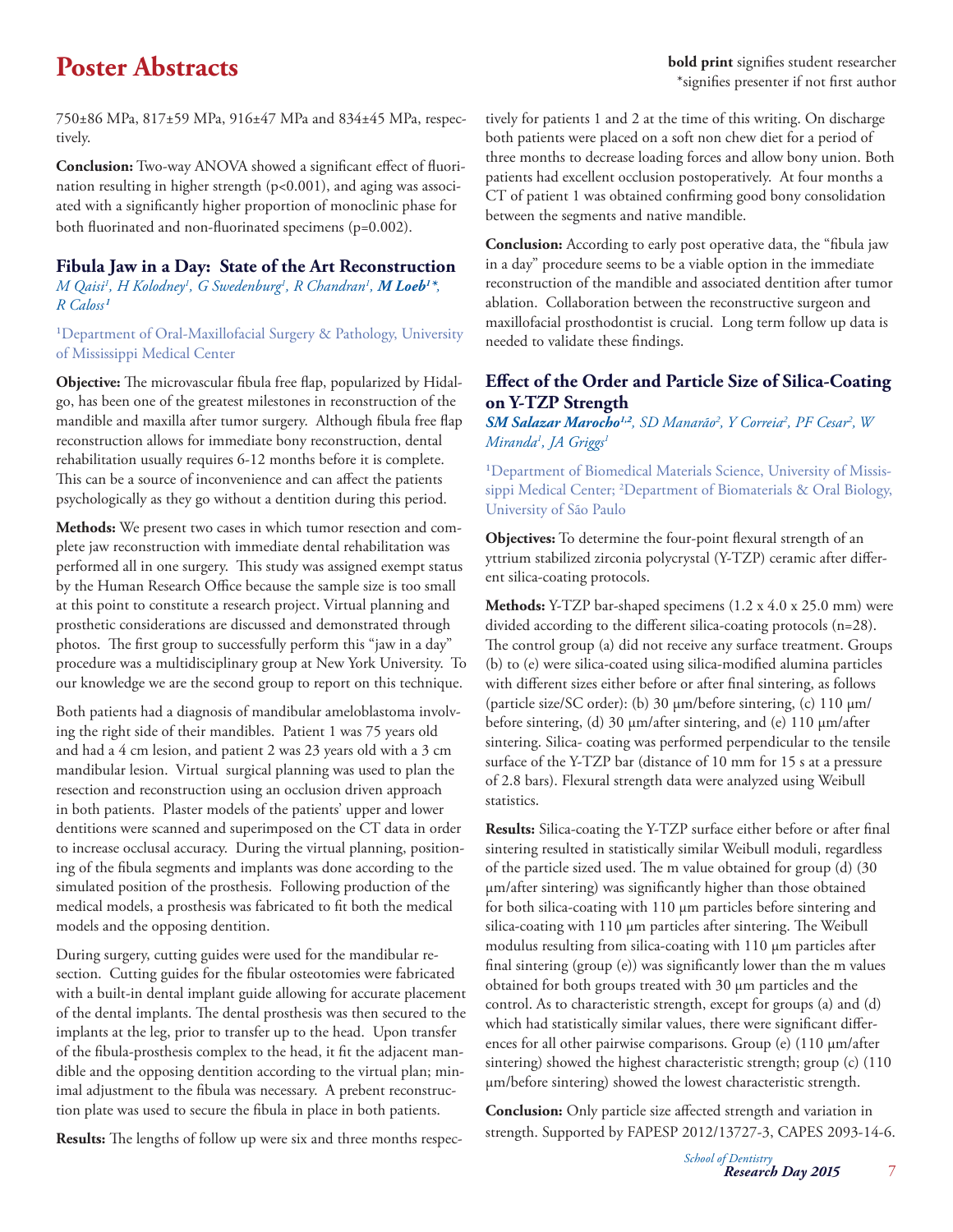## **Corrosion Resistance, Bioactivity, and Wetting Angle Analyses of Anodized Titanium Surfaces for Potential Dental Implant Applications**

 $\bm{B}$  Salmon<sup>1</sup>, W Fontaine<sup>1</sup>, RS Williamson<sup>1</sup>, MD Roach<sup>1</sup>

### <sup>1</sup>Department of Biomedical Materials Science, University of Mississippi Medical Center

**Objective:** Titanium dental implants are often anodized to enhance the surface oxide layer for improved osseointegration and bioactivity. Both the anatase (A) and rutile (R) phases of titanium oxide have shown antimicrobial effects and enhanced bioactivity. Previous studies have tested the antimicrobial effects of A and R powder mixtures in solutions covering titanium substrates, but have not yet conducted tests to determine the A/R phase ratio needed to produce the greatest antimicrobial effect. The first objective of the study was to develop a clinically relevant testing model that incorporates specific A/R phase ratios into the anodized layer on titanium substrates. A second objective was to use mixtures of common electrolytes to control the A/R phase ratio produced using a Response Surface Model (RSM) statistical design approach to allow prediction of the optimized electrolyte for each A/R ratio. After establishing a reliable method of anodization, several experiments testing wetting angle, bioactivity, and corrosion resistance were conducted in order to measure the biocompatibility in the oral cavity.

**Methods:** Commercially pure titanium grade 4 (CPTi-4) samples were cut from 2.00-mm thick sheet to 1-in<sup>2</sup> area samples and ultrasonically cleaned in alcohol. Samples were dipped in a nitric-hydrofluoric acid solution for a period of 30 seconds and rinsed with distilled water. 31 dipped samples were anodized to 180V using a DC rectifier in order to define the design space and analyzed for anatase and rutile using an X-ray diffraction (XRD) thin film technique. After establishing optimal electrolyte mixture needed to produce A/R ratios including max A/min R, max R/min A, 25/75 A/R, and 50/50 A/R, these samples were measured against CPTi and near amorphous oxide layers as controls.

Each oxide ratio was examined for wetting angle, corrosion resistance, and bioactivity in an artificial saliva solution (modified Fusayama's solution). Furthermore, pH adjustments were made to the artificial saliva samples in order to simulate the fluctuations of pH in the oral cavity. It was predicted that lower pH ranges would encourage more rapid corrosion across all categories of oxidized surfaces.

**Results:** Results showed the lowest wetting angle for max R/min A ratio using artificial saliva. Bioactivity was measured using scanning electron microscopy (SEM) showing earliest growth of apatite crystals on the near amorphous oxide layer. DC corrosion results for the pH varied artificial saliva showed varied results for each oxide layer.

## **Synthesis, Characterization, and Primary Rat Hepatocyte Culture Studies Atop Charged Elastin-Like-Polypeptide Coatings**

*CA Weeks1 , AV Janorkar1 , SM Kilbey II2*

<sup>1</sup>Department of Biomedical Materials Science, University of Mississippi Medical Center; <sup>2</sup>Divison of Polymer Chemistry, University of Tennessee at Knoxville

**Objective:** Researchers use *in vitro* hepatic culture models both to study liver disease and to screen substances for toxicity. Typical *in vitro* models gauge cellular response of a monolayer of hepatocytes subjected to an experimental condition. However, culture systems that induce hepatic spheroidal aggregates rather than a monolayer have been shown to render cells with metabolism more reflective of *in vivo* hepatocytes. The aim of this research is the synthesis, thorough characterization, and optimization of novel charged elastin-like polypeptide (Charged-ELP) culture substrates to induce and maintain dense populations of highly differentiated hepatic spheroids.

**Methods:** Genetically modified *E. coli* were cultured to express the elastin-like polypeptide [VPGVG]40. This ELP was conjugated to polyelectrolytes using one of two reaction schemes to render 6 different primary amine-charged ELP conjugates. ELP molecules were either directly conjugated to polyethylenimine, polyarginine, or polylysine; or they were conjugated first to a poly(2-vinyl-4,4-dimethyl azlactone) (PVDMA) linker molecule and subsequently reacted to N-Boc-1,4-butanediamine, N-Boc ethylenediamine, or L-arginine electrolytes. Chemical composition and molecular weights of synthesized Charged-ELPs were assessed using sodium dodecyl sulfate polyacrylamide gel electrophoresis (SDS-PAGE), Fourier transform infrared (FTIR) spectroscopy, and matrix-assisted laser desorption/ionization time of flight (MALDI TOF) spectroscopy. O-phthalaldehyde (OPA) fluorescence measure of primary amine content within the materials facilitated creation of categories of coating solutions with a range of primary amine content (referred to herein as "charge grades"). Forty-two material/charge grade combination aqueous solutions were solvent cast onto tissue culture polystyrene (TCPS) surfaces for surface analyses including optical microscopy, contact angle goniometry, atomic force microscopy (AFM), and X-ray photoelectron spectroscopy (XPS). We next seeded primary rat hepatocytes atop 2 controls and 22 total Charged-ELP culture surfaces. Cell viability and differentiation over a 20-day period were assessed through optical microscopy and through measurement of total protein, rat albumin, and urea.

Results: SDS-PAGE, MALDI TOF, and FTIR confirmed successful synthesis and molecular weights of our six ELP-PE materials. AFM revealed intricate surface patterns within deposited coatings. Coatings varied in thickness depending on distance from the center. Goniometry revealed no significant differences in coating surface energies upon increasing charge grade or across Charged-ELP material types. Timelapse optical microscopy showed that Charged-ELP surface topography changed significantly for 3 days under culture

*Research Day 2015 School of Dentistry*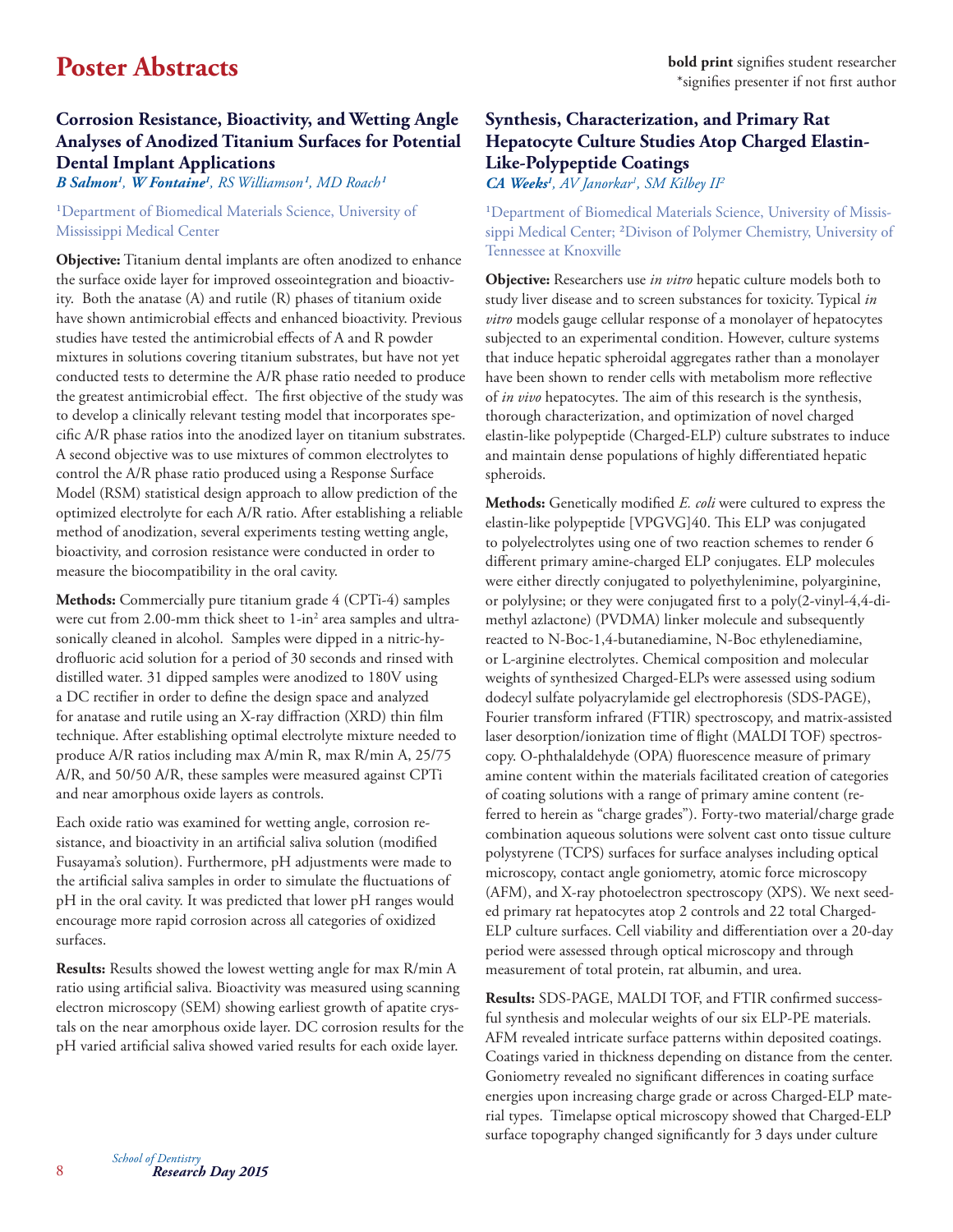**Poster Abstracts bold print** signifies student researcher \*signifies presenter if not first author

conditions. Lower charge grade surfaces generally supported higher cell viability and albumin production. Cultures atop ELP-PEI Grade 1.1, ELP-PVDMA-ethylenediamine Grade 1.7, ELP-polylysine Grade 3.4, and ELP-PVDMA-butanediamine grade 1.1 coating yielded the highest albumin production rates on day 20.

**Conclusion:** Charged-ELP coating formation and resulting surface properties depends on temperature, humidity, coating well size, time immersed in culture media, material type, and primary amine density. Arginine-charged ELPs were ineffective as hepatocyte culture substrates, while lysine-charged coatings rendered cultures with superior cell viability/albumin production combination. PVD-MA-based Charged-ELPs show potential as biocompatible synthetic substitutes for polycationic amino acid molecules and warrant further study. Supported by NSF Award # 1033525.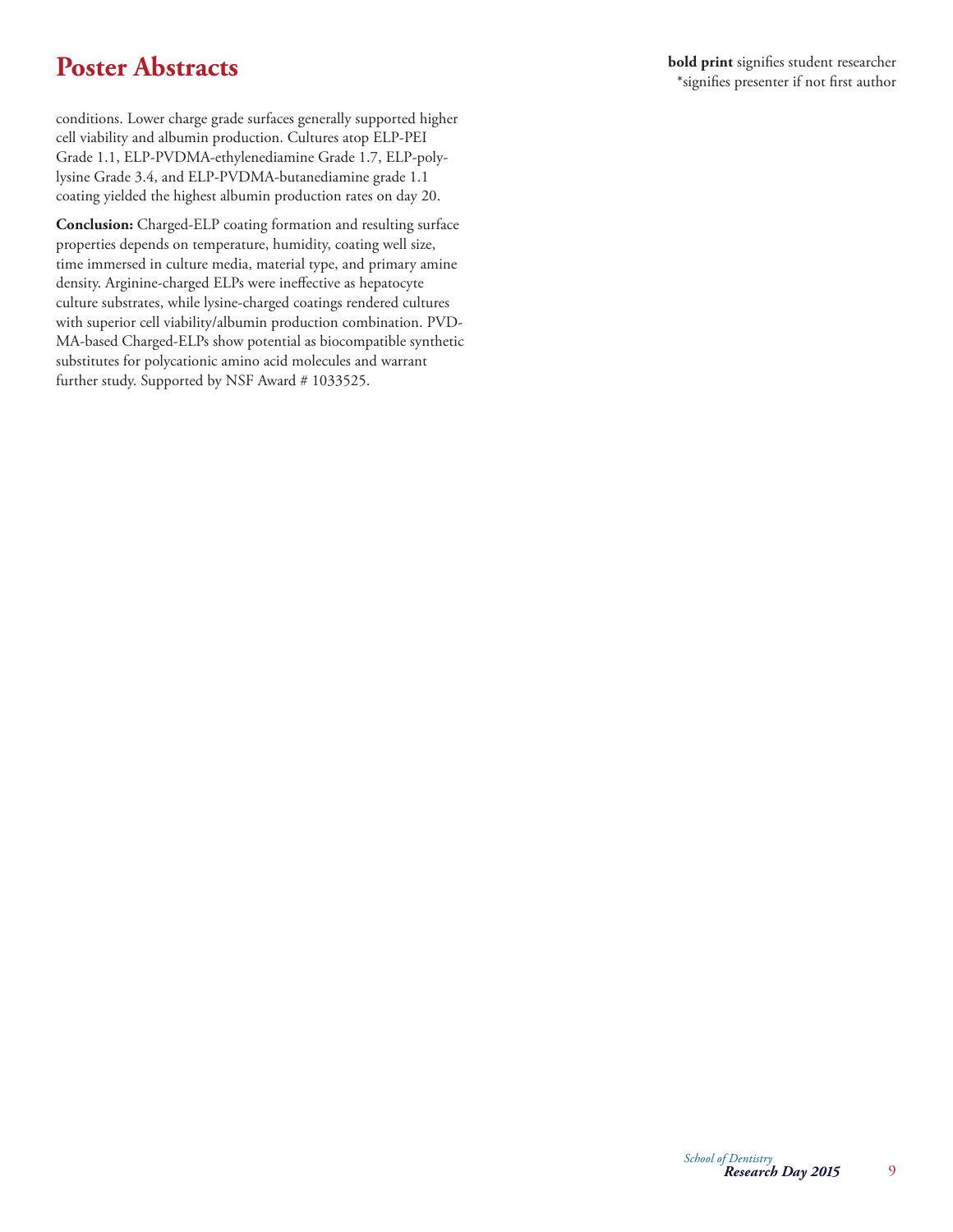## **Research Opportunities and Awards at the University of Mississippi School of Dentistry**

## **Honors in Research Program**

The Honors in Research Program (HRP) provides an opportunity for eligible dental students to choose advanced study in dental research or basic health science and receive recognition for their accomplishments on their transcripts and at graduation.

Honors work consists of hypothesis driven research in some aspect of dental or basic health science. Students conduct laboratory research, clinical research, or population research (e.g., improving current clinical practices, exploring controversies in dentistry, engaging in basic and biomedical materials research) with the guidance and supervision of a UMMC faculty member.

### **Honors in Research Graduates 2009-2014**

Kristin Balius, Curtis Caskey, Lacy Harris, Stacey Ritter, Camille Sandifer, Corey Shook, Phebe Winters

## **School of Dentistry Intramural Research Support Program (IRSP)**

The goal of the Intramural Research Support Program is to enhance research activities in the School of Dentistry. In addition to faculty, pre-doctoral students and residents who develop a faculty-mentored research project are eligible to apply for small grants to cover materials and supplies. Priority will be given to those research projects which involve School of Dentistry students.

## **Student Research Group (SRG)**

The School of Dentistry Student Research Group is a branch of the American Association for Dental Research (AADR) National Student Research Group (NSRG) and is composed of dental students committed to research and the advancement of further education. Goals of the organization are to expose dental students to various student research projects, aid in the application process for residencies to dental specialties, and to encourage student participation in dental research. Meetings allow students to share and evaluate on-going research projects within the School of Dentistry including, but not limited to, the following departments: Biomedical Materials Science, Oral-Maxillofacial Surgery and Pathology, and Periodontics and Preventitive Sciences.

## **Student Research Group Officers for 2014-2015**

President, Matt Loeb Vice-President, Olivia Cook Treasurer, Susana Ellzey Secretary, Brannon Myrick Faculty Advisor, Dr. Jennifer Bain

### **Awards and Honors**

**2014 ADA/Dentsply Student Clinician Award** – Co-authors, Will Umphlett and Ed Witcher, received the award and represented UMMC at the American Dental Association's Scientific Session in San Antonio, TX, October 9-14, 2014.

**2014 Hinman Student Research Award** – Co-authors, Olivia Cook and Brannon Myrick, received the award and represented UMMC at the Hinman Student Research Symposium, in Memphis, TN, October 31-November 2, 2014 at the historic Peabody Hotel.

**50th Annual Dental Students' Conference on Research** – Matt Loeb attended and presented his research, representing UMMC at the ADA Foundation's Volpe Research Center on the NIST campus in Gaithersburg, MD, April 13-15, 2014.

**2014 Quintessence Award for Research Achievement** – Brice McMurphy received this honor for his combined achievements during his time in the DMD program, including: (1) receiving a Bloc Travel Award in 2010, (2) co-authoring the winning poster for the 2011 Student Clinician Research Award, (3) publishing a peer-reviewed research article in *Dental Materials*, and (4) serving as President of the Student Research Group.

**Postdoc Poster Presentation Award** – Dr. Susana Salazar presented her research on silica-coating of zirconia ceramic at the Graduate School's Research Day on October 24, 2014, where she won the student research competition.

**Silver Medallion for Excellence in Research** – Dr. Amol Janorkar was honored with this lifetime achievement award on December 9, 2014. The award recognizes his bringing in more than \$500,000 in extramural research funding so far during his appointment at UMMC. Dr. Janorkar's research on tissue engineering scaffolds has been supported by the NSF and the NIH.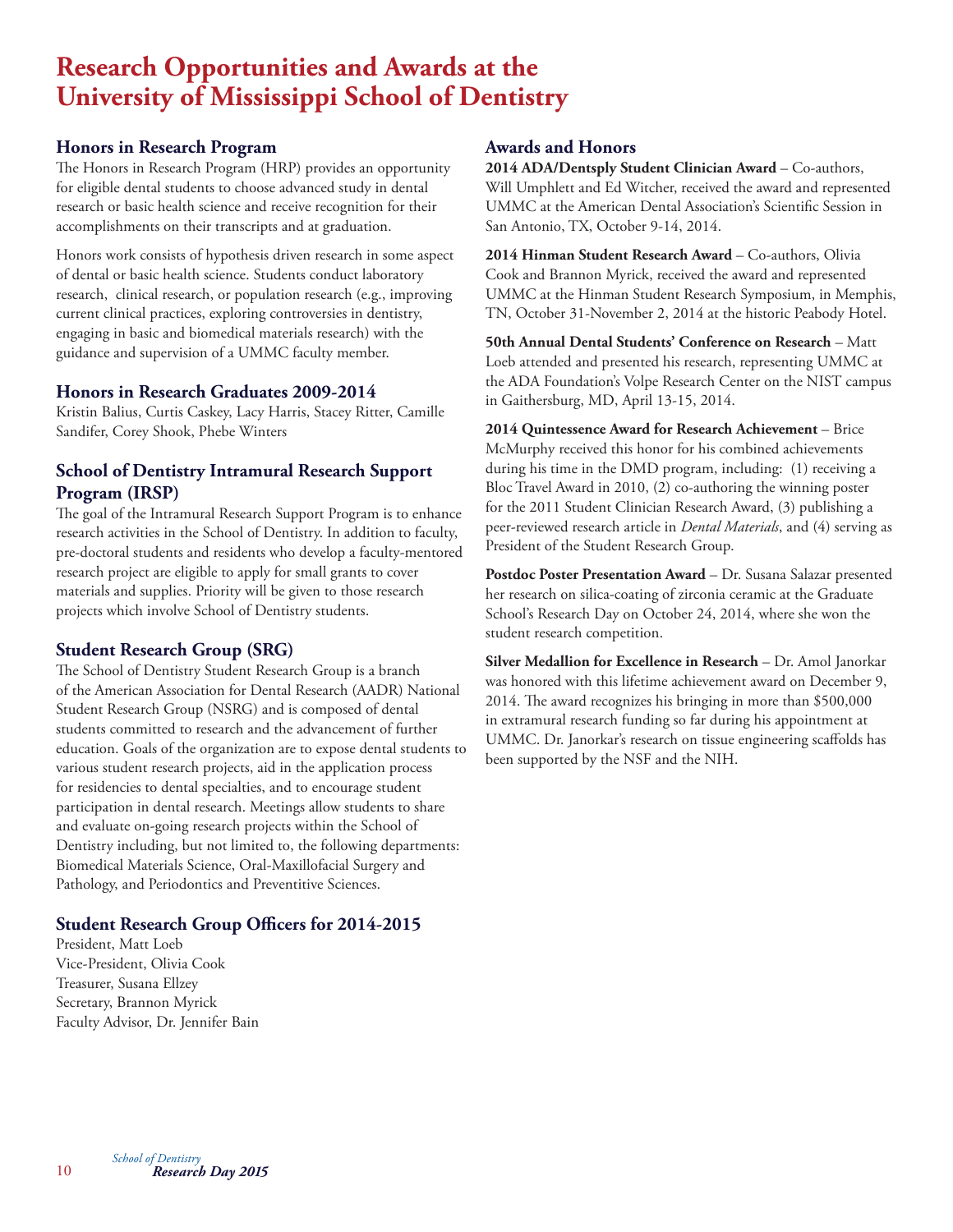## **Student Research Opportunities at the University of Mississippi School of Dentistry**

## **Undergraduate and Professional Student Training in Advanced Research Techniques (UPSTART) Program**

The UPSTART Program provides an opportunity for eligible dental, pre-dental, pre-graduate, and high school students to be involved and trained in research at the University of Mississippi School of Dentistry. The program is designed to initiate students in research by pairing with research mentors, teaching general laboratory safety, and instilling essential research skills through hands-on learning. The research experience is provided under the mentorship of a dental faculty member that is actively engaged in research throughout the summer. The program promotes learning of the dental students as well as the undergraduate students from the local colleges and universities in design and successful implementation of research projects through a didactic seminar series, hands-on laboratory research, and peer-judged research presentations. The students have the opportunity to present their research findings as an oral seminar in the "UPSTART Symposium" organized at the end of the UPSTART program. Additionally, the students are expected to present the research performed during the UPSTART program and progress since then on the following School of Dentistry Research Day. Since its inception, 68 students (31 dental, 37 undergraduate) have benefited from this program.

### **For information contact:**

Dr. Amol V. Janorkar (Email: ajanorkar@umc.edu Phone: 601-984-6170)



UPSTART 2014 Students and Mentors UPSTART 2013 Students and Mentors

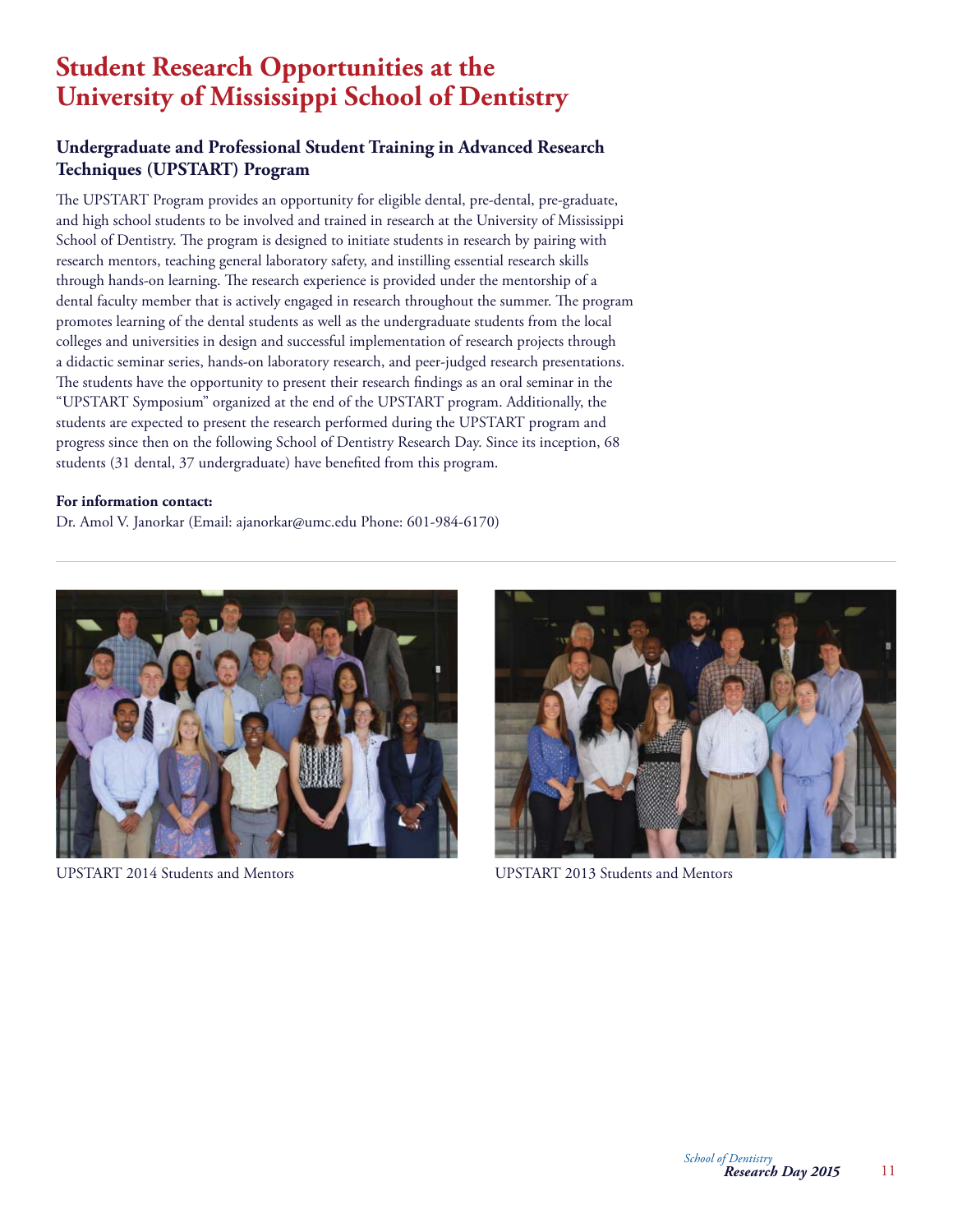## **Faculty Excellence in Research (as of July 2014)**

## **Cumulative Publications**

| Rank | Name                 | Publications |
|------|----------------------|--------------|
| 1    | Aaron Puckett        | 93           |
| 2    | Sigurds Krolls       | 78           |
| 3    | Roger Johnson        | 56           |
| 4    | Jason Griggs         | 45           |
| 5    | Amol Janorkar        | 29           |
| 6    | James Fitchie        | 27           |
|      | George Taybos        | 26           |
| 8    | Gary Reeves          | 22           |
| 8    | <b>Michael Roach</b> | 22           |
| 9    | Kenneth St. John     | 20           |

# **Cumulative Hirsch-Index**

| Rank | Name                   | H-Index |
|------|------------------------|---------|
| 1    | Roger Johnson          | 14      |
| 1    | Jason Griggs           | 14      |
| 2    | Aaron Puckett          | 13      |
| 3    | William Buchanan       | 10      |
| 3    | Amol Janorkar          | 10      |
| 4    | <b>Tracy Dellinger</b> | 8       |
| 5    | Mark Livingston        | 6       |
| 6    | <b>Jennifer Bain</b>   | 5       |
| 6    | Ron Caloss             | 5       |
| 7    | Frances Gordy          | 4       |

| <b>Annual Publications</b> |                         |              | <b>Research Student Mentoring</b> |               |    |          |            |
|----------------------------|-------------------------|--------------|-----------------------------------|---------------|----|----------|------------|
| Rank                       | <b>Name</b>             | Publications | Rank                              | Name          | BS | Grad     | <b>DMD</b> |
|                            | Jason Griggs            | $\circ$      |                                   | Amol Janorkar | 4  | 3        |            |
| 2                          | Amol Janorkar           |              |                                   | Jason Griggs  |    | $\Omega$ |            |
| 3                          | Michael Roach           |              |                                   | Aaron Puckett |    |          |            |
| 3                          | <b>Ahmad Abdelkarim</b> |              |                                   | Roger Johnson |    |          |            |
| 4                          | Kenneth St. John        |              |                                   | Steve Pollock |    |          |            |
| 4                          | Yuanyuan Duan           |              |                                   | Michael Roach |    |          |            |
| 5                          | <b>Jennifer Bain</b>    |              | 4                                 | Ron Caloss    |    |          |            |
| 5                          | <b>Scott Williamson</b> |              |                                   | Ravi Chandran |    |          |            |
| 5                          | <b>Denise Krause</b>    |              | $\circ$                           | Mitch Hutto   |    |          |            |
| 5                          | <b>Lindsay Montague</b> |              | $\circ$                           | Steve Magee   |    |          |            |
|                            |                         |              | $\circ$                           | Ken St. John  |    |          |            |